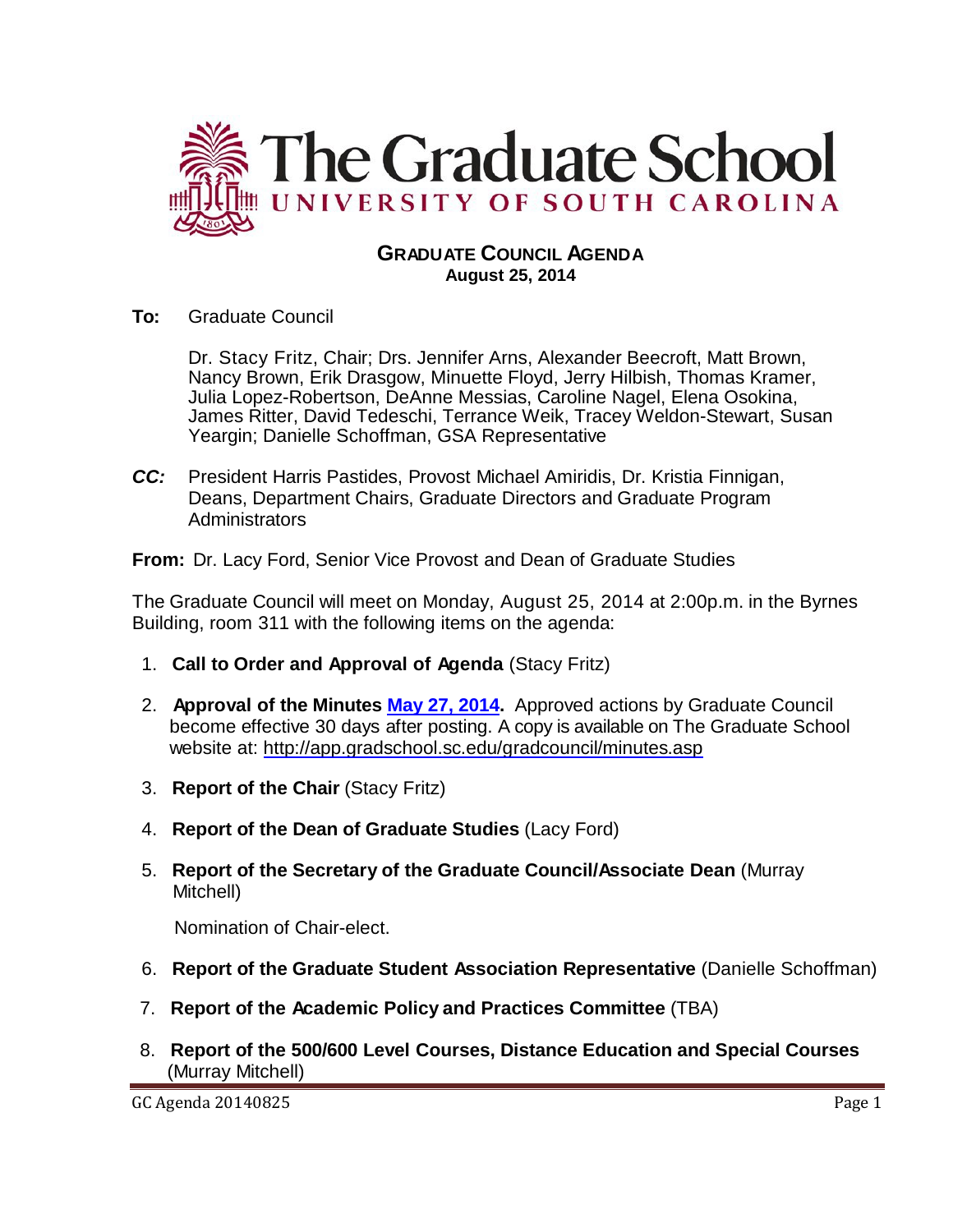## New Course Proposal

[ARTH 551 Special Topics in Film and Media Studies](http://gradschool.sc.edu/facstaff/gradcouncil/2014/ART%20551%20NCP_Redacted.pdf) (3)

Intensive study of a specific topic in film and media studies. May be repeated as content varies by title. ARTH 551 is proposed as a new course to crosslist with newly revised MART 591 and FILM 511. Crosslisting MART 591, FILM 511, and ARTH 551 will capitalize on faculty expertise that cuts across disciplinary boundaries, allowing students in three undergraduate majors (Art History, Film and Media Studies, Media Arts) to take advantage of these courses.

[Prerequisites: FILM 240 or consent of instructor]

[Crosslisting: MART 591 and FILM 511]

[Effective: Fall 2015]

## Course Change Proposal

[ARTH 555 History of Documentary Film](http://gradschool.sc.edu/facstaff/gradcouncil/2014/ARTH%20555%20History%20of%20Documentary%20Film_Redacted.pdf) (3)

ARTH 555 History of Documentary film is no longer taught or needed in the Art History degree program. It will remain as FILM 555 and MART 595 as parts of the Film and Media Studies and Media Arts degree programs. [Effective: Fall 2015]

Course Change Proposal

[ARTH 569 Topics in Film History](http://gradschool.sc.edu/facstaff/gradcouncil/2014/ARTH%20569%20Topics%20in%20Film%20History_Redacted.pdf) (3)

**Current:** ARTH 569 Topics in Film History Prerequisites: One film course [FILM 240 or MART 270 or ENGL 565 or 566 or THSP 5801 or consent of instructor

**Note**: course content varies and will be announced in the schedule of courses by suffix and title.

**Proposed:** ARTH 569 – Special Topics in Film and Media Histories (3) Intensive study of a specific topic in film and media history. May be repeated as content varies by title. [Prerequisites: FILM 300 or consent of instructor] [Crosslisting: FILM 510, MART 592]

[Effective: Fall 2015]

New Course Proposal

[MART 595 Documentary Film and Media Studies](http://gradschool.sc.edu/facstaff/gradcouncil/2014/MART%20595%20Documentary%20Film%20and%20Media%20Studies_Redacted.pdf) (3)

History, theory, and practices of documentary film and media. This course already exists as FILM 555, we are simply proposing to create a new course number in Media Arts (MART 595) to allow us to cross list this important course for the development of documentary filmmakers in our degree program.

[Prerequisites: MART 110, FILM 240, or consent of instructor] [Crosslisting: FILM 555] [Effective: Fall 2015]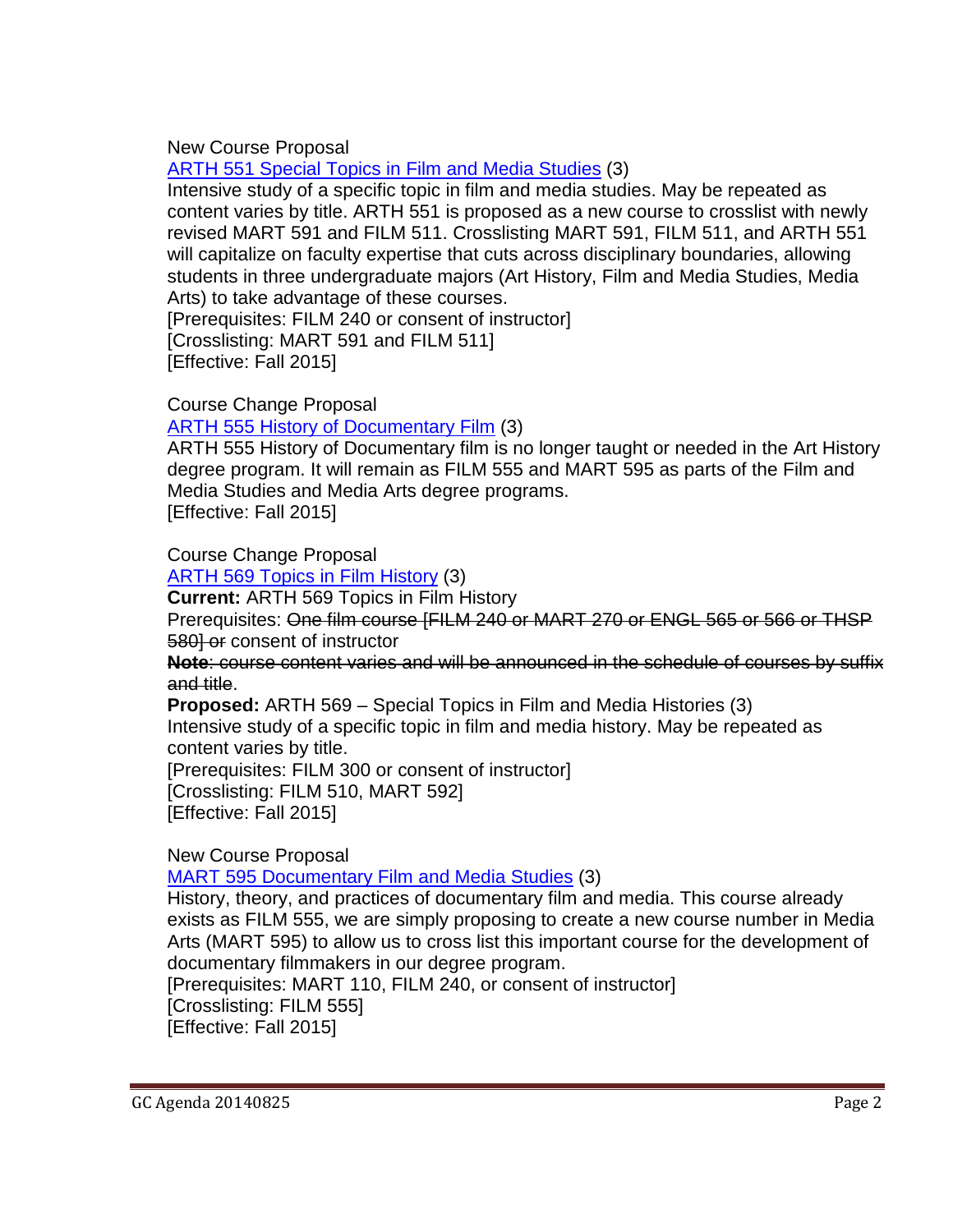Course Change Proposal

[MART 595A Media Arts Research: Media Theory](http://gradschool.sc.edu/facstaff/gradcouncil/2014/MART%20595A%20ccp_Redacted.pdf) (3)

**Current:** The number, title, and prerequisite for MART 595A is changing **Proposed:** MART 591 – Special Topics in Film and Media Studies (3) Intensive study of a specific topic in film and media studies. May be repeated as content varies by title.

[Prerequisites: MART 110, 210, Film 240; or instructor permission] [Crosslisting: FILM 511 and ARTH 551] [Effective: Fall 2015]

Course Change Proposal

[MART 595B Media Arts Research: Media History](http://gradschool.sc.edu/facstaff/gradcouncil/2014/MART%20595B%20Media%20Arts%20Research-history%20ccp_Redacted.pdf) (3)

**Current:** The number, title, and prerequisite for MART 595B is changing **Proposed:** MART 592 - Special Topics in Film and Media Studies (3) Intensive study of a specific topic in film and media studies. May be repeated as content varies by titles.

[Prerequisites: MART 110, 210, Film 300; or instructor permission] [Crosslisting: FILM 510 and ARTH 569] [Effective: Fall 2015]

Course Change Proposal

[MART 595C Media Arts Research: Media Aesthetics](http://gradschool.sc.edu/facstaff/gradcouncil/2014/MART%20595C%20Media%20Arts%20aesthetics%20ccp_Redacted.pdf) (3)

**Current:** The number, title, and prerequisite for MART 595C is changing **Proposed:** MART 593 - Special Topics in Film and Media Studies (3) Intensive study of a specific US topic in film and media studies. May be repeated as content varies by title. The title and description change allows the course to be more disciplinarily salient to current students in the field.

[Prerequisites: MART 110 and 210, Film 240; or instructor permission] [Crosslisting: FILM 566 and ENGL 566] [Effective: Fall 2015]

Course Change Proposal

[MART 595E Media Arts Research: Media Management and Distribution](http://gradschool.sc.edu/facstaff/gradcouncil/2014/MART%20595E%20ccp_Redacted.pdf) (3) **Current:** The number, title, and prerequisite for MART 595E is changing **Proposed:** MART 598 - Special Topics in Film and Media Studies (3) Research in media management and distribution. [Prerequisites: MART 110 and 210; or instructor permission] [Effective: Fall 2015]

Course Change Proposal

[ENGL 566 Topics in US Film and Media](http://gradschool.sc.edu/facstaff/gradcouncil/2014/ENGL%20566%20Topics%20in%20US%20Film%20and%20Media_Redacted.pdf) (3)

**Current:** Intensive study of a specific US topic in film and media studies. **Proposed:** ENGL 566 Special Topics in US Film and Media. Intensive study of a specific US topic in film and media studies. May be repeated as content varies by title.

GC Agenda 20140825 Page 3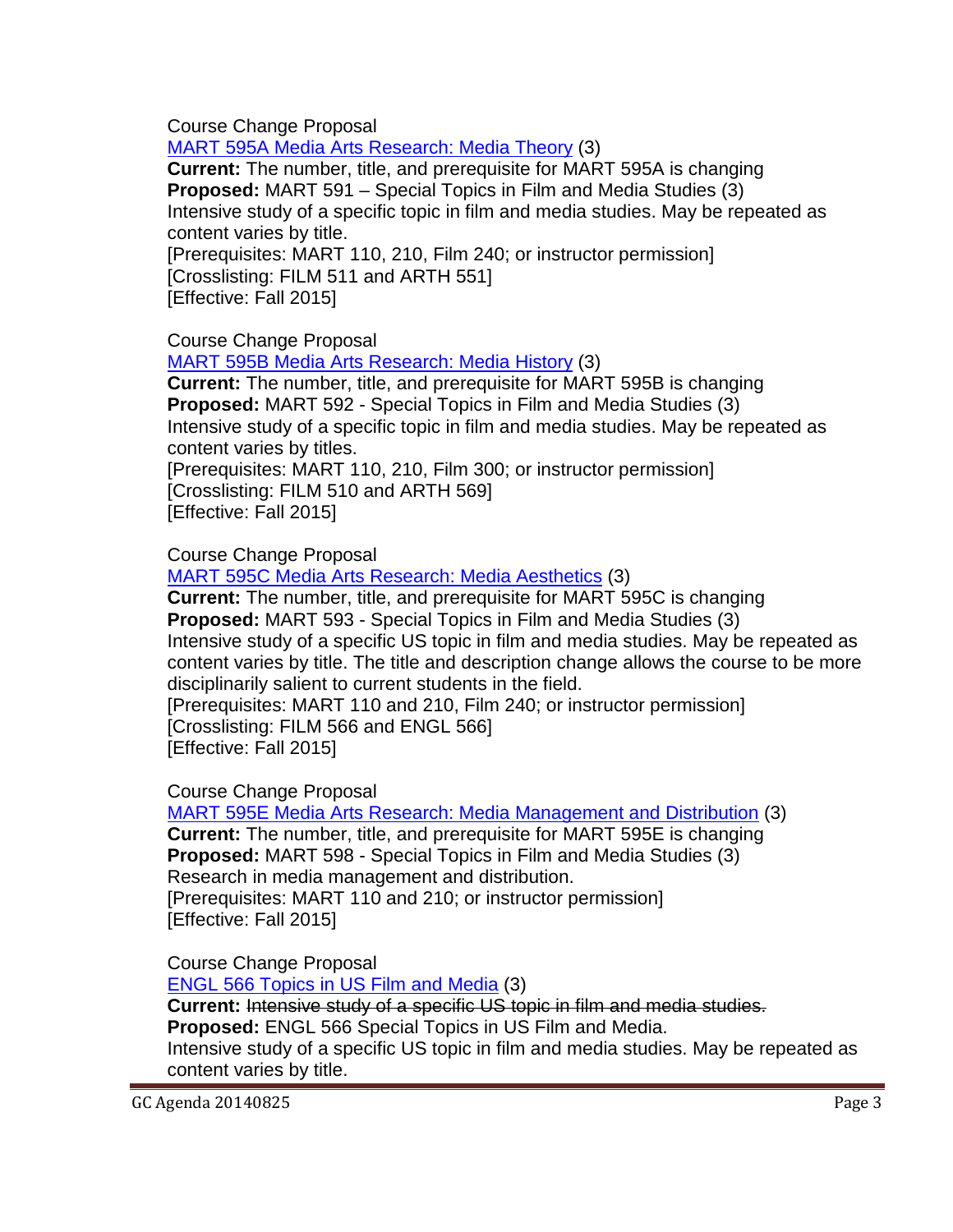[Prerequisite: FILM 240 or consent of instructor] [Crosslisting: FILM 566, MART 593] [Effective: Fall 2015]

Course Change Proposal

[FILM 510 Topics in Film and Media Histories](http://gradschool.sc.edu/facstaff/gradcouncil/2014/FILM%20510%20CCP_Redacted.pdf) (3)

**Current:** Intensive study of a specific topic in film and media history. Course content varies and will be announced in the schedule of courses by suffix and title. May be repeated as topics vary.

**Proposed:** Special Topics in Film and Media Histories (3)

Intensive study of a specific topic in film and media history. May be repeated as content varies by title.

[Prerequisite: FILM 300 or consent of instructor] [Crosslisting: ARTH 569, MART 592] [Effective: Fall 2015]

Course Change Proposal

[FILM 511 Topics in Film and Media](http://gradschool.sc.edu/facstaff/gradcouncil/2014/FILM%20511%20CCP_Redacted.pdf) (3)

**Current:** Intensive study of a specific topic in film and media history. Course content varies and will be announced in the schedule of courses by suffix and title. May be repeated as topics vary.

**Proposed:** Special Topics in Film and Media Studies (3) Intensive study of a specific topic in film and media studies. May be repeated as content varies by title. [Prerequisite: FILM 240 or consent of instructor]

[Crosslisting: ARTH 551, MART 591] [Effective: Fall 2015]

Course Change Proposal

[FILM 555 History of Documentary Film](http://gradschool.sc.edu/facstaff/gradcouncil/2014/FILM%20555%20ccp_Redacted.pdf) (3)

**Current:** History of documentary film. History, theory, and practices of documentary film studied via screenings, readings, and lectures. Cross-listed ARTH 555 **Proposed:** FILM 555 Documentary Film and Media Studies (3) History, theory, and practices of documentary film and media. [Prerequisite: MART 110, FILM 240 or consent of instructor [Crosslisting: MART 595]

[Effective: Fall 2015]

Course Change Proposal

[FILM 566 Topics in US Film and Media](http://gradschool.sc.edu/facstaff/gradcouncil/2014/FILM%20566%20CCP_Redacted.pdf) (3)

**Current:** Intensive study of a specific US topic in film and media studies. Course content varies and will be announced in the schedule of courses by suffix and title. Crosslisting: ENGL 566

**Proposed:** Special Topics in US Film and Media (3)